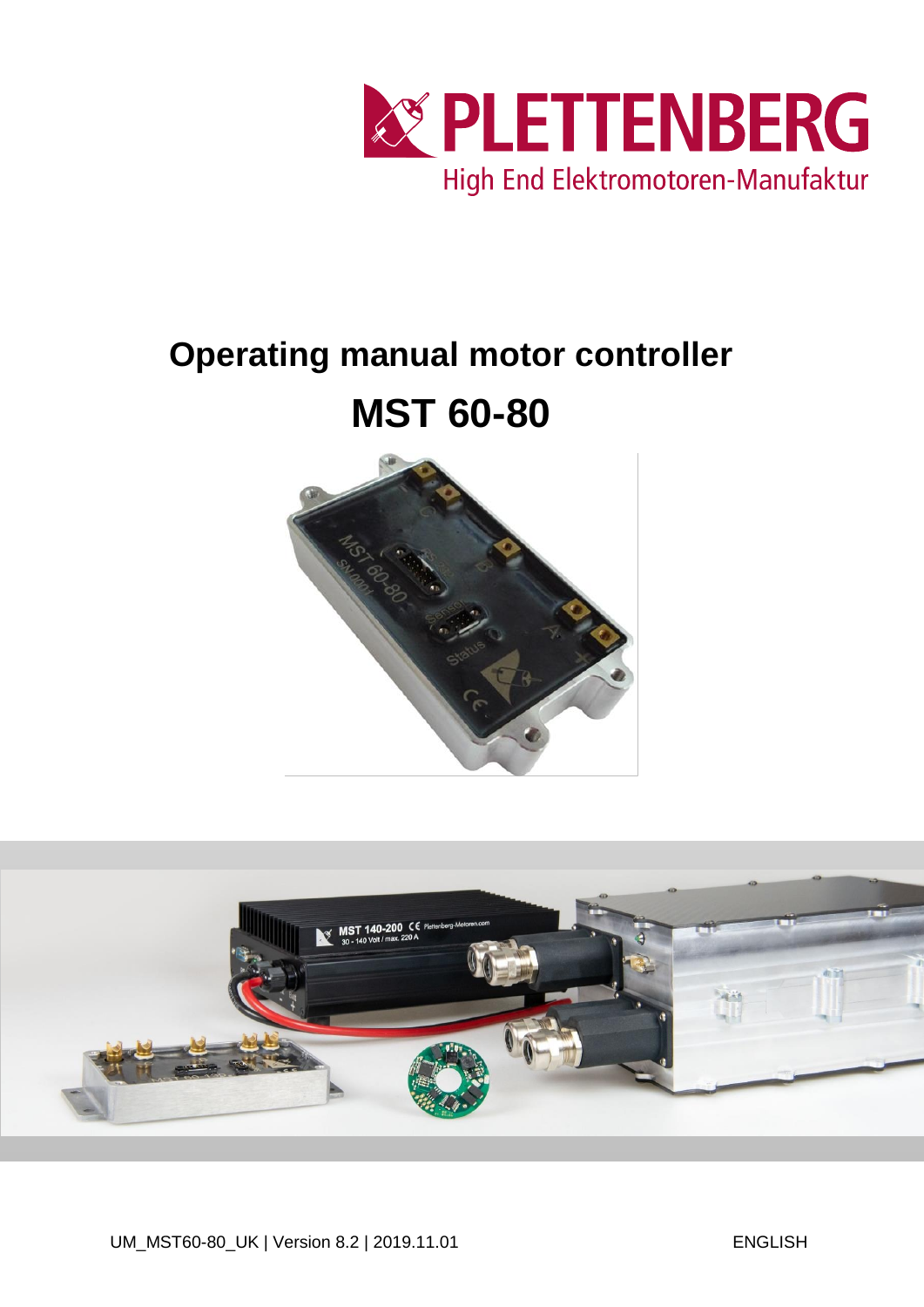

#### <span id="page-1-0"></span>**Table of Contents**

| 1. |                                          |  |  |  |  |
|----|------------------------------------------|--|--|--|--|
|    |                                          |  |  |  |  |
| 2. |                                          |  |  |  |  |
| 3. |                                          |  |  |  |  |
| 4. |                                          |  |  |  |  |
| 5. |                                          |  |  |  |  |
| 6. |                                          |  |  |  |  |
| 7. |                                          |  |  |  |  |
| 8. |                                          |  |  |  |  |
| 9. |                                          |  |  |  |  |
|    |                                          |  |  |  |  |
|    |                                          |  |  |  |  |
|    |                                          |  |  |  |  |
|    |                                          |  |  |  |  |
|    |                                          |  |  |  |  |
|    | 2 Byte Commands (only in Adjust Mode) 14 |  |  |  |  |
|    | 5 Byte Commands (only in Adjust Mode) 15 |  |  |  |  |
|    | RS232 Command examples 16                |  |  |  |  |
|    | Commutation Sequence Forward 16          |  |  |  |  |
|    | Commutation Sequence Reverse 16          |  |  |  |  |
|    |                                          |  |  |  |  |
|    |                                          |  |  |  |  |
|    |                                          |  |  |  |  |
|    |                                          |  |  |  |  |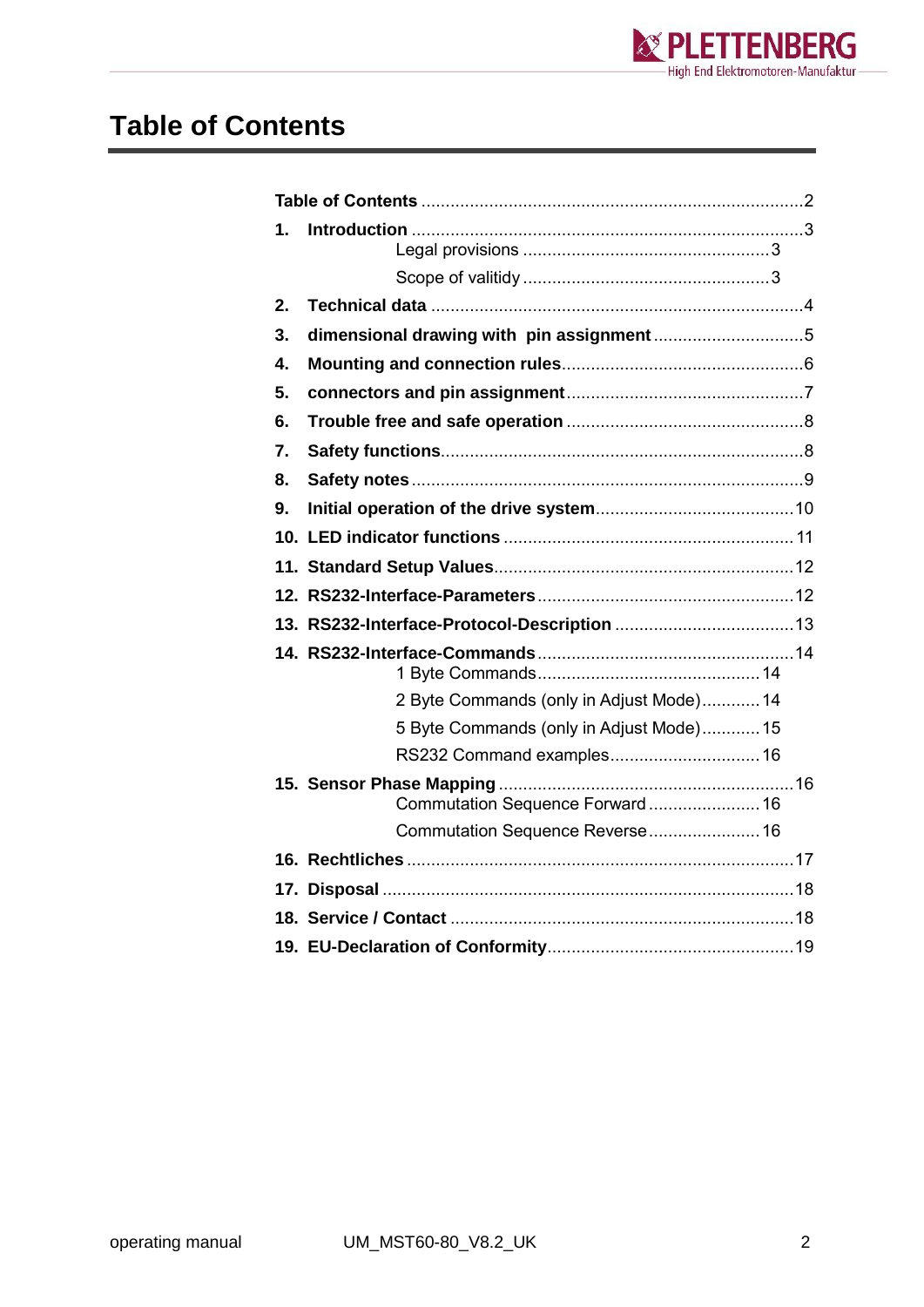

### <span id="page-2-0"></span>**1. Introduction**

#### <span id="page-2-1"></span>**Legal provisions**

The information contained in this document is the sole property of Plettenberg Elektromotoren GmbH & Co. KG. Publication, in whole or in part, requires the express written consent of Plettenberg Elektromotoren GmbH & Co. KG. An internal company duplication, which is intended for the evaluation of the product or for the appropriate assignment, is permitted and not subject to approval.

**Plettenberg Elektromotoren GmbH & Co. KG** Rostocker Straße 30 D-34225 Baunatal – Großenritte Telefon: +49 (0) 56 01 / 97 96-0 Internet: www.Plettenberg-Motoren.com E-Mail: [Info@Plettenberg-Motoren.com](mailto:Info@Plettenberg-Motoren.com) © 2016 Plettenberg Elektromotoren GmbH & Co. KG. Alle Rechte vorbehalten.

<span id="page-2-2"></span>**Scope of valitidy**

This document applies for the following device types:

**Controller type** MST 60-80

This manual describes the features, installation and operation of Plettenberg motor control MST60-80.

**Please read the instruction manual carefully and completely before using the controller. Disregarding the hints and instructions can be fatal and can cause lethal injuries! The limitation of the length of the battery input cables is mandatory(see chapter 4).**

#### **If you have questions please do not hesitate to contact us.**

The engine control MST60-80has been specially developed for the use with brushless Plettenberg electric motors with sensors. Brushless motors from other manufacturers can only be connected, if they are equipped with 3 Hall sensors in 120 ° electrical arrangement. We assume no guarantee for the proper functioning of the MST60-80 with motors from other manufacturers.

The MST60-80 can drive brushless motors electrically up to 240000 rpm. A 20-pole motor, for example, makes 10 electrical revolutions doing one shaft rotation. The maximum speed for such a 20-pole motor is calculated: 240000rpm / 10pole pairs = 24000rpm.

The powerful 32-bit microprocessor allows a sensitive and fast motor control in conjunction with a very universal use. The measured values are displayed in real time on the RS232 interface in plain text so that they can be evaluated with a PC or other microprocessor control easy.

The firmware of the MST60-80 can be updated. However, it has to be sent to the factory for update.

The MST60-80 is delivered as standard with analog interface.

If required, the MST60-80 can be delivered with impulse interface or CAN 2.0 bus interface instead of the analog interface.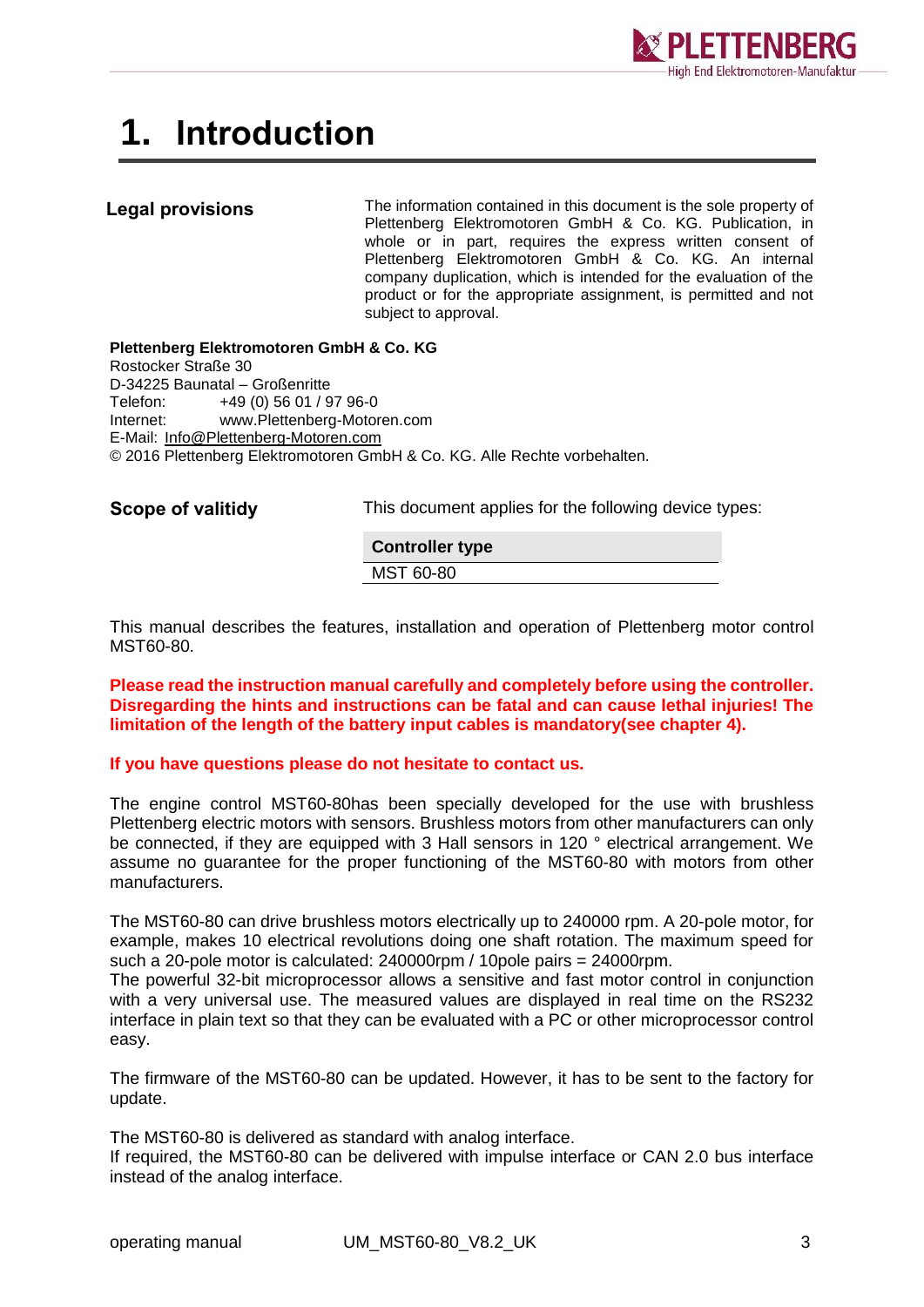

### <span id="page-3-0"></span>**2. Technical data**

| Weight:                                    | approx. 230g without connectors          |  |  |  |  |
|--------------------------------------------|------------------------------------------|--|--|--|--|
| Length:                                    | 112 mm with flange, 95 mm without flange |  |  |  |  |
| Width:                                     | 56 mm                                    |  |  |  |  |
| Height:                                    | 19 mm without connectors                 |  |  |  |  |
| Protection class:                          | <b>IP40</b>                              |  |  |  |  |
| Maximum Speed:                             | 240000rpm electrical                     |  |  |  |  |
| Maximum continuous power 4800 W            |                                          |  |  |  |  |
| Maximum short term power 7200 W            |                                          |  |  |  |  |
| Battery voltage range 12 V to 52 V nominal |                                          |  |  |  |  |
| Permissible supply voltage 10 V to 60 V    |                                          |  |  |  |  |
|                                            |                                          |  |  |  |  |

Maximum current 120A / 80A continuous current (at 25 ° C ambient temperature) At 50 °C ambient temperature, the continuous current is 65 A. At 75 ° C ambient temperature, the continuous current is 46 A.

The continuous current data refer to standard atmosphere (1013mBar 25 ° C), a heat sink with 5 ° C / W and 100% PWM. The continuous current is dependet by the engine and engine timing, i. depending on the used motor, the continuous current may also be lower.

5V power supply (Max 50mA) for Hall sensors and electronic throttle and electronic brake pedal.

Two 0-5V analog inputs for throttle and brake function. One digital input for activating the reverse function.

An additional analog input for motor temperature monitoring.

It has a RS232 interface for outputting the current measured values and changing of the parameter of the controller. This can also be used for direct control without the analog inputs. Only one control interface type is active, so if the controller is switched to RS232 input mode the Analog interface is deactivated.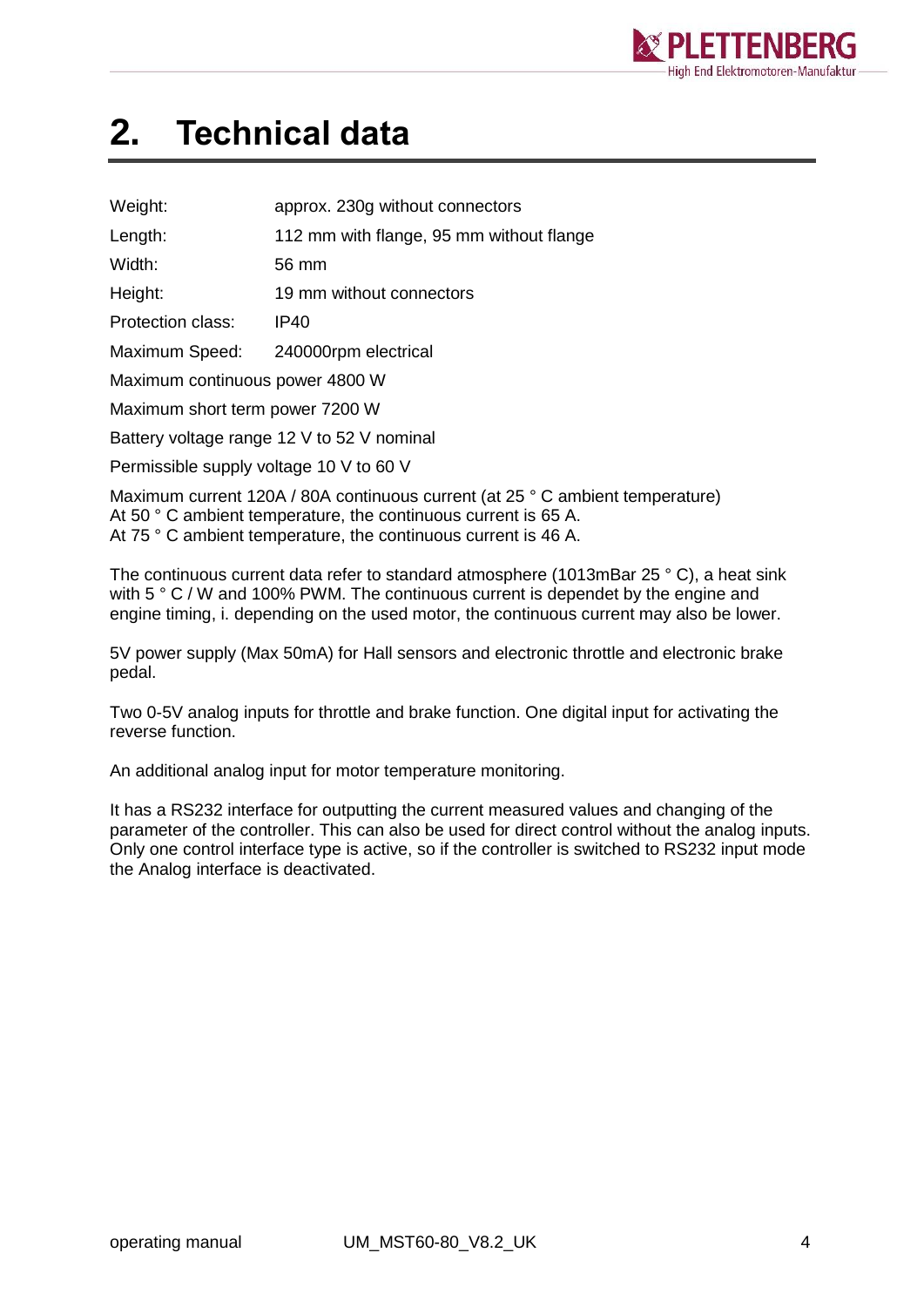

#### <span id="page-4-0"></span>**3. dimensional drawing with pin assignment**

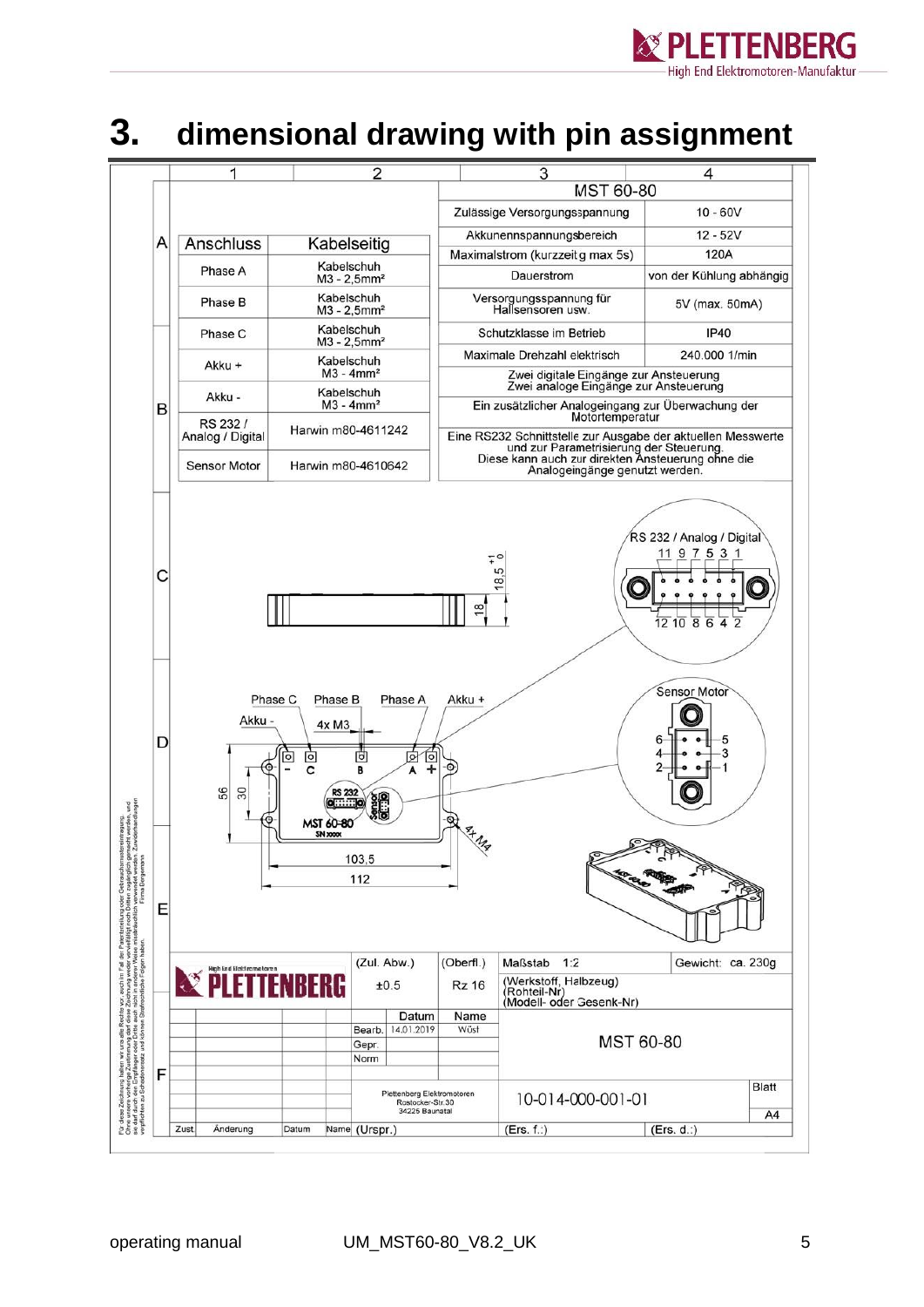

#### <span id="page-5-0"></span>**4. Mounting and connection rules**

If the controller is mounted in a closed case, the warm air must be replaced accordingly or cooled. At 80 A the dissipated heat is about 15 W!

On the top are five terminals with M3 threat (Max. torque is 1.3Nm), three of them are for the motor phase connections and two for battery plus and battery minus. There is also the 6 pole sensor connector and the 12 pole control connector on the top.

The motor phase A(U) should be connected with the red motor phase at Plettenberg motors.

The motor phase B(V) should be connected with the white motor phase at Plettenberg motors.

The motor phase C(W) should be connected with the blue/black motor phase at Plettenberg motors.

At the front plate 2 are the two battery cables and the 9 pole Sub-D connector for communication and the green status LED.

**Caution:** The sum of all battery cables (plus and minus) should be less than 1m. If several batteries are connected in series, the length of the connecting cables between the battery packs must be added to the battery cable length. For example, if you use 33cm battery cables length for the MST60-80 you have  $100 \text{cm} - 2 \times 33 \text{cm} = 34 \text{cm}$  total cable length left for the battery pack. The allowed cable length depends also on the current, so if you are using the controller at higher currents than the nominal current, the allowed cable length is shorter. At 140A full throttle current the allowed cable length is 58cm, resulting in 29cm plus and 29 cm minus total.

**Warning:** Exceeding the permissible length of the battery wiring, the motor controller may be damaged. The motor controller is not protected against reverse polarity. If the battery is reversed, the motor controller may be damaged. Use an appropriate fuse (eg Littelfuse BF1 58V 100A 142.5631.6102, 142.7010.6102, MEGA-fuse 58V 100A) between the battery pack and controller. As a safety disconnect switch (emergency stop) we recommend Tyco Electronics KILOVAC EV100 and KILOVAC EV200 series.

A protective diode must be installed which, when the connection between the battery and the control unit is interrupted, draws the stored energy from the motor inductivity into the battery if current flows through the motor. The protective diode must be installed in parallel with the serial circuit fuse and safety disconnect switch. Anode to plus motor controller and cathode to battery plus. We recommend a VS-100BGQ100 or STPS80170CW diode to archive the best protection.

**Warning:** Never operate the controller with significant load on a power supply without permission from us. At partial throttle the input current of the controller could have high current spikes, which could cause overvoltage spikes, if using a power supply instead of a battery. These spikes can destroy the motor controller and/or the power supply. Never use the brake function, if using a power supply. **At braking the energy is feed**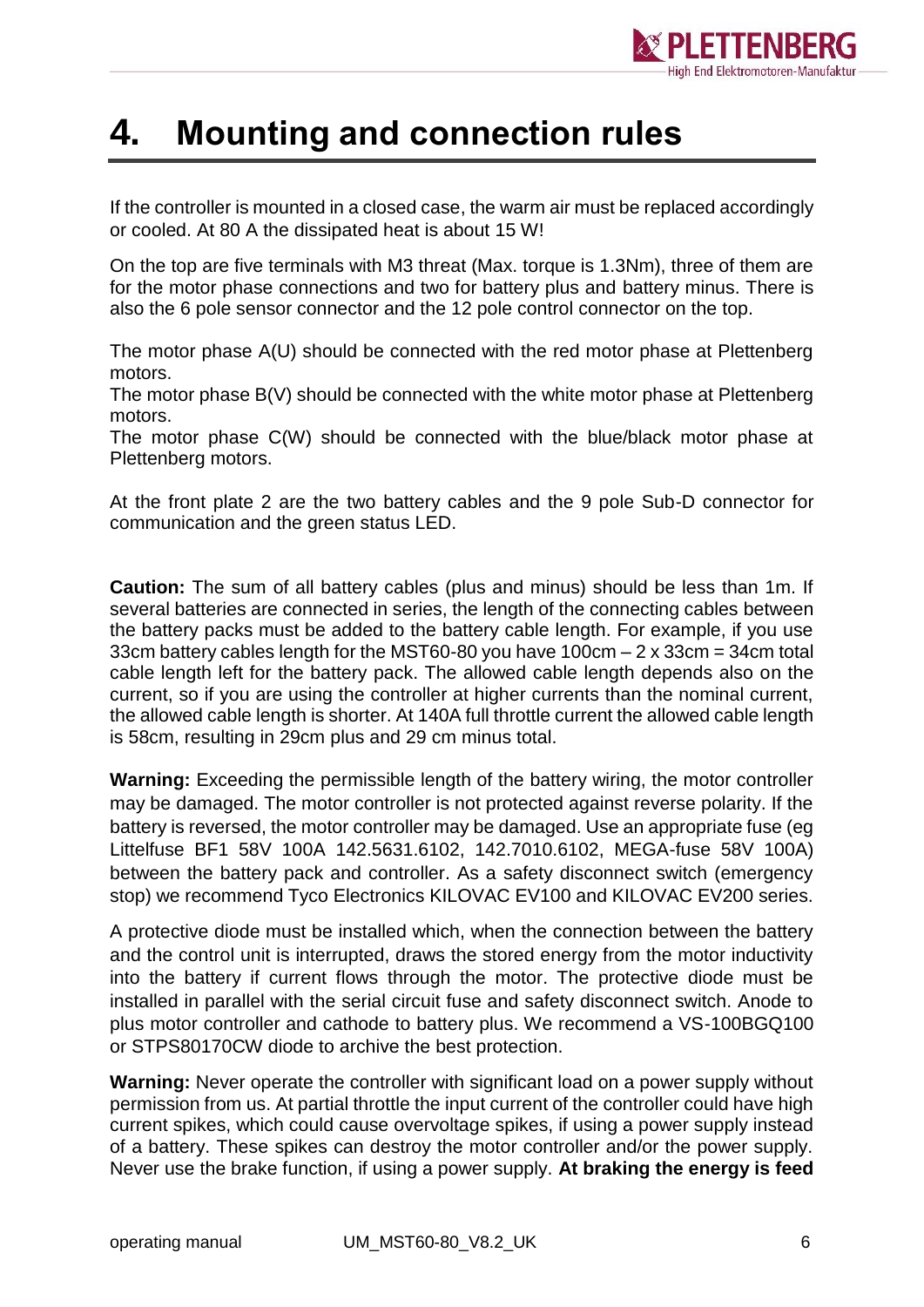

**back to the power supply**, the resulting overvoltage may destroy the power supply and/or the controller.

**Reversing the direction:** If you want to reverse the main direction of rotation, swap the sensor cable A and B and the motor phases B with C. You can also use the digital reverse input for reversing the direction (recommended).

Please note that the possible cable length of the RS232 cable depends on the used line driver and the used cable. At cable length over 2m we recommend a shielded CAT5 cable for the RS232 connection.

### <span id="page-6-0"></span>**5. connectors and pin assignment**

Please read the assembly instructions of the Harwin Datamate J-Tek series carefully: https://cdn.harwin.com/pdfs/C005XX\_M80\_and\_M83\_Datamate\_Series\_Connectors.pdf We recommend the crimp tool M22520/2-01 selector setting 6 with the positioner T5747/K1419.

Row1 uneven pin numbers, row2 even pin numbers **Sensor connector:** M80-5100642 / M80-4610642

Pin assignment hall sensor and motor temperature sensor:

Pin1: Sensor-C green Pin2: +5V (20mA) red Pin3: Sensor-B white Pin4: GND black Pin5: Sensor-A yellow or orange Pin6: NTC (47k) blue

The sensor cable shield should be connected with sensor GND. Do not connect the sensor cable shield with the motor case and/or with the motor controller case.

#### **Control connector Harwin 12-pole:** M80-5101242 / M80-4611242

Pin1: Brake input (aux), analog input 0-5V Pin2: RxD Pin3: TxD Pin4: reverse switch (0V forward, 5V reverse) Pin5: GND Pin6: Throttle input, analog input 0-5V Pin7: NC do not connect Pin8: Impulse input, 5V Digital input Pin9: +5V (30mA) Potentiometer supply The shield of the RS232 cable should be connected with pin5 GND. Do not connect

the shield with the motor case and/or with the motor controller case. Connect the shield only on one side of the cable.

For outdoor use, we recommend a Sub-D case with a gasket (e.g. RS720-3085).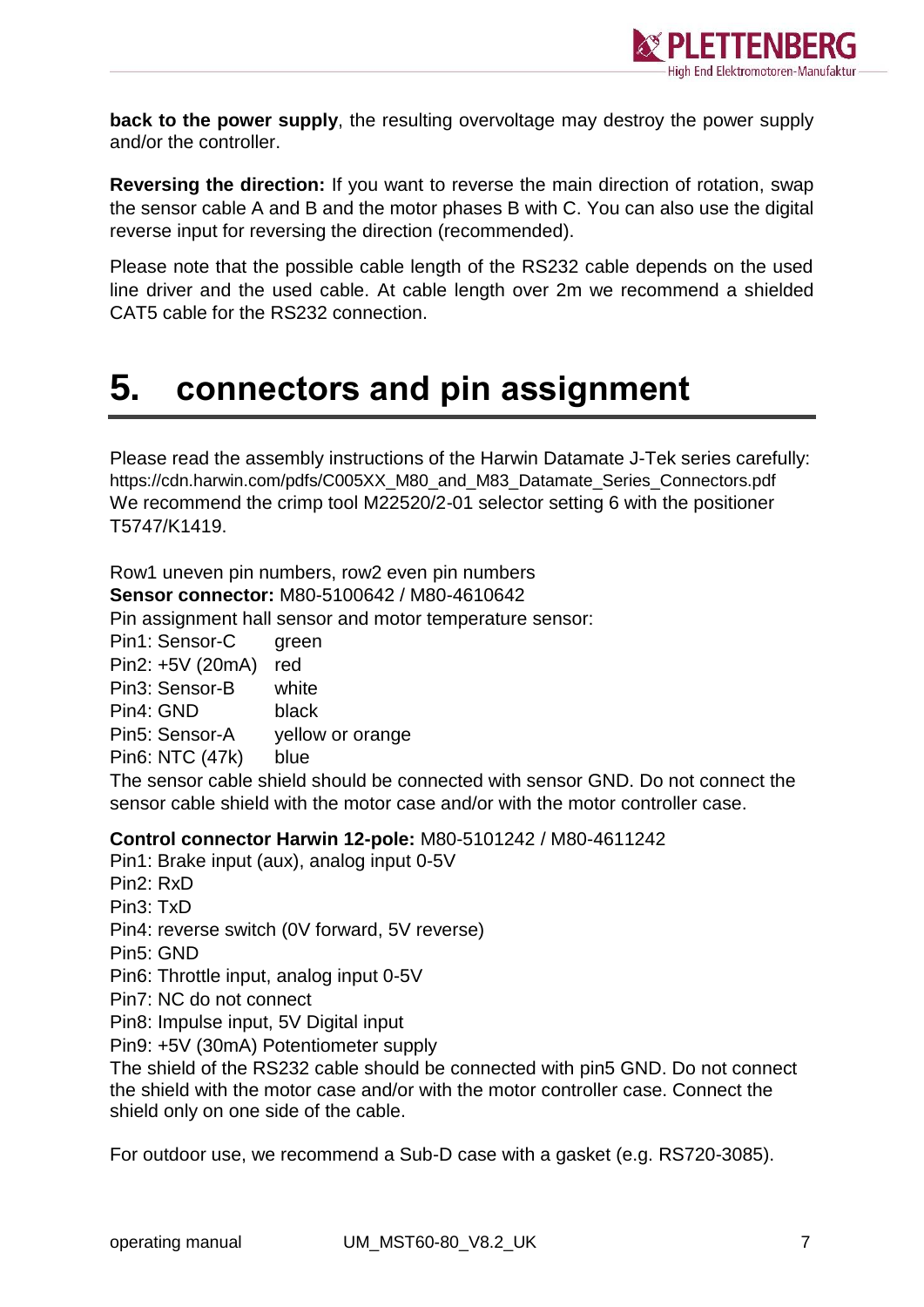

#### <span id="page-7-0"></span>**6. Trouble free and safe operation**

**The sum of all battery cables (plus and minus together) and the connections between the battery cells must not exceed 1m. Warning: Exceeding the length of the battery wiring, the motor controller may be damaged. The motor controller is not protected against reverse polarity. Warning: If the battery is connected in reverse, the motor controller will be damaged.** Use in the battery pack an appropriate fuse (eg Littelfuse BF1 58V 100A 142.5631.6102, 142.7010.6102, MEGAfuse 58V 100A).

The 5V power supply can deliver a maximum of 50mA. If the Hall sensors of the motor need in total of 20mA, 30mA are left for accelerator and brake pedals are available. Therefore check the power consumption of these components.

**Warning:** Even a short-term short-circuit on the 5V supply at the control connector leads to the failure of the power supply of the Hall sensors. This can cause a defect at the motor controller if the engine is running.

### <span id="page-7-1"></span>**7. Safety functions**

**Over voltage protection:** At over 63V input voltage the MST controller switches off. If the input voltage rises over 66V the controller can be damaged.

**Under voltage protection:** Below 10V input voltage the MST controller switches of to protect the internal power supply voltages.

**Motor temperature protection:** If the motor temperature is exceed the motor temperature limit the MST controller switches off to protect the motor.

**Controller temperature protection:** If the controller temperature is exceed the controller temperature limit the MST controller switches off to protect the motor.

**High pedal protection:** To avoid that the controller went to full throttle in case the minus wire to the throttle potentiometer is broken, the MST controller switches off, if the voltage at the analog input exceed 4.95V for safety.

**Start protection:** To avoid that the motor starts unwanted at power on, the controller getting armed at power on after the throttle signal is at stop position.

**Sensor error:** If the positions sensors give faulty signals the MST controller switches off to protect the motor and the controller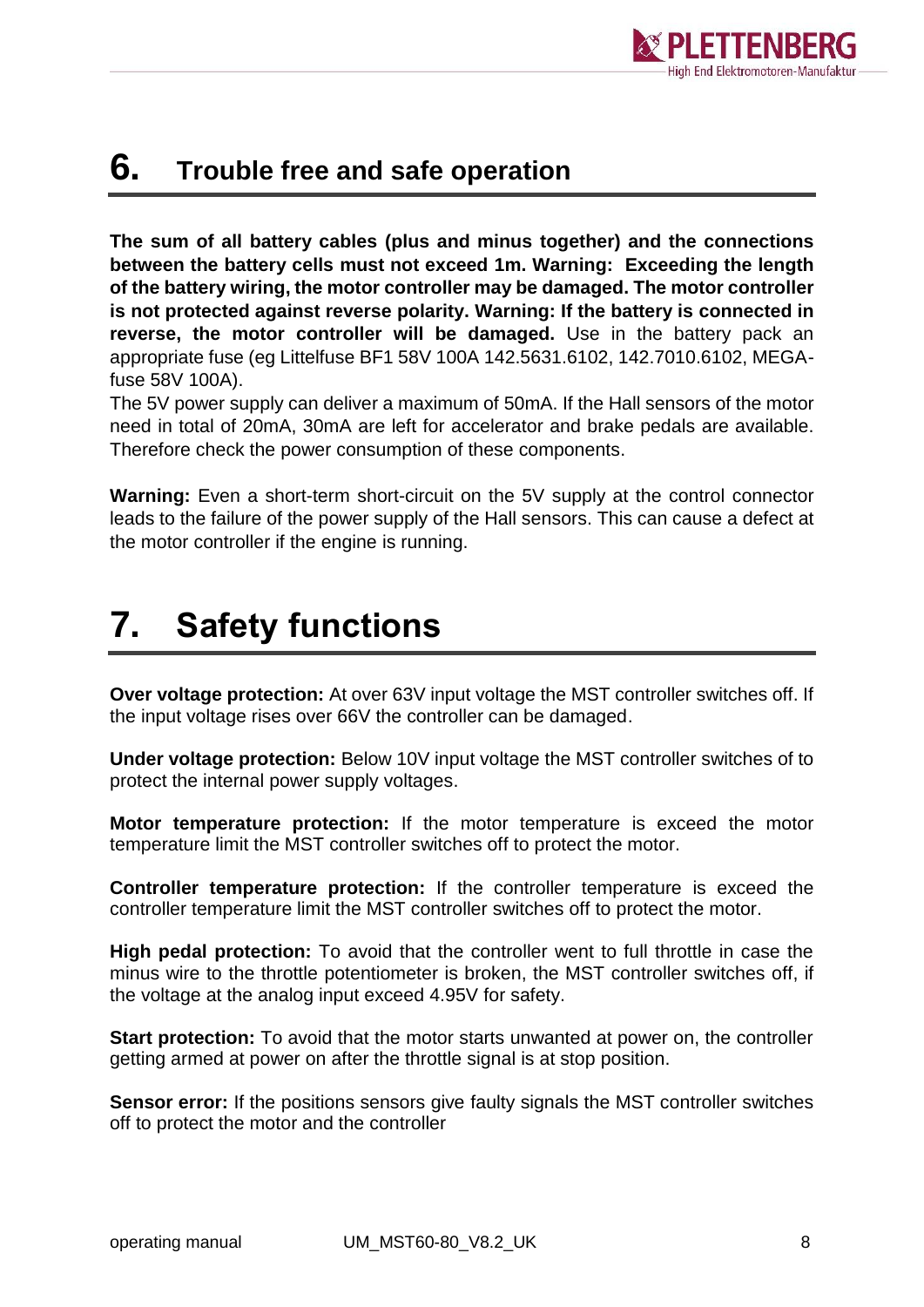

### <span id="page-8-0"></span>**8. Safety notes**

**Over 60V battery voltage you leave the range of the Safety Extra Low Voltage! The wiring must be carried out at supply voltages above 60V only by qualified persons. It must be considered the relevant technical standards. Touching the motor terminals with the engine running with more than 60V battery voltage can cause injuries. Therefore, the wiring has to be made at battery voltages over 60V that no power contacts can be touched.**

If you have questions please do not hesitate to contact us (technik@plettenberg-motoren.com).

Be careful with motors driving rotating parts.

If drive battery pack is connected, never stand in the hazard area of the rotating parts! Technical defects in electrical and mechanical systems can lead to an unexpected start of the motor and / or loose parts can greatly hurt you or persons located nearby**! Only use the controller when property and personal damages are excluded!** We are not responsible for the use in passenger-carrying equipment (see section 16 Legal Terms and Conditions)!

The controller is not protected against reverse polarity and confusion.

Never mix up with PLUS MINUS (reverse polarity)! This results in damage to the controller! Never connect the drive battery on the motor connecting cable (confusion), this can lead to irreparable damage!

Never operate the controller with significant load on a power supply without permission from us. At partial throttle the input current of the controller could have high current spikes, which could cause overvoltage spikes, if using a power supply instead of a battery. These spikes can destroy the motor controller and/or the power supply. Never operate the controller with a power supply, when using the braking function. At braking the energy is feed back to the power supply, the resulting overvoltage may destroy the power supply and/or the controller.

Do not connect an external voltage source at the 5V sensor supply. Exceeding 5.5V on this connection may cause damage to the controller.

Never disconnect the drive battery with the engine running from the controller. This may damage the controller. If you have activated the safety disconnect switch (emergency stop) with the engine running, so a test run of the controller with a current-limited power supply without load is necessary. Only if it is ensured that the controller is without damage, the controller can be put into operation again.

**Never exceed the maximum length of the cables between the controller and battery (max. length 2x50 cm). All serial connections between the battery cells must be added to the battery cable length. If several batteries are connected in series, the length of the connecting cables between the battery packs must be added to the battery cable length. For example, if you use 33 cm battery cables length for the MST60-80 you have 100cm – 2 x 33cm = 34cm total cable length left for the battery pack. Exceeding the maximum length of the cables can cause damages to the controller. Also bad connectors and or bad crimps can cause damages to the controller!** 

**Always disconnect the drive battery from the controller, if you do not use this longer period or if you want to charge the battery.**

**The monitoring functions can't detect every possible abnormal operating condition. The current limit does not protect the controller against short circuit between the motor cables. In case of a short circuit immediately switch off the motor to avoid permanent damage to the motor controller!**

Also a current limitation at stalled motor will protect the motor only if the maximum allowed current of the motor is higher than the current limitation value of the controller. For example, if a 20A rated motor operated at the 60-80, the current monitoring in the case of blocking will not detect an excessive current and the motor may be destroyed.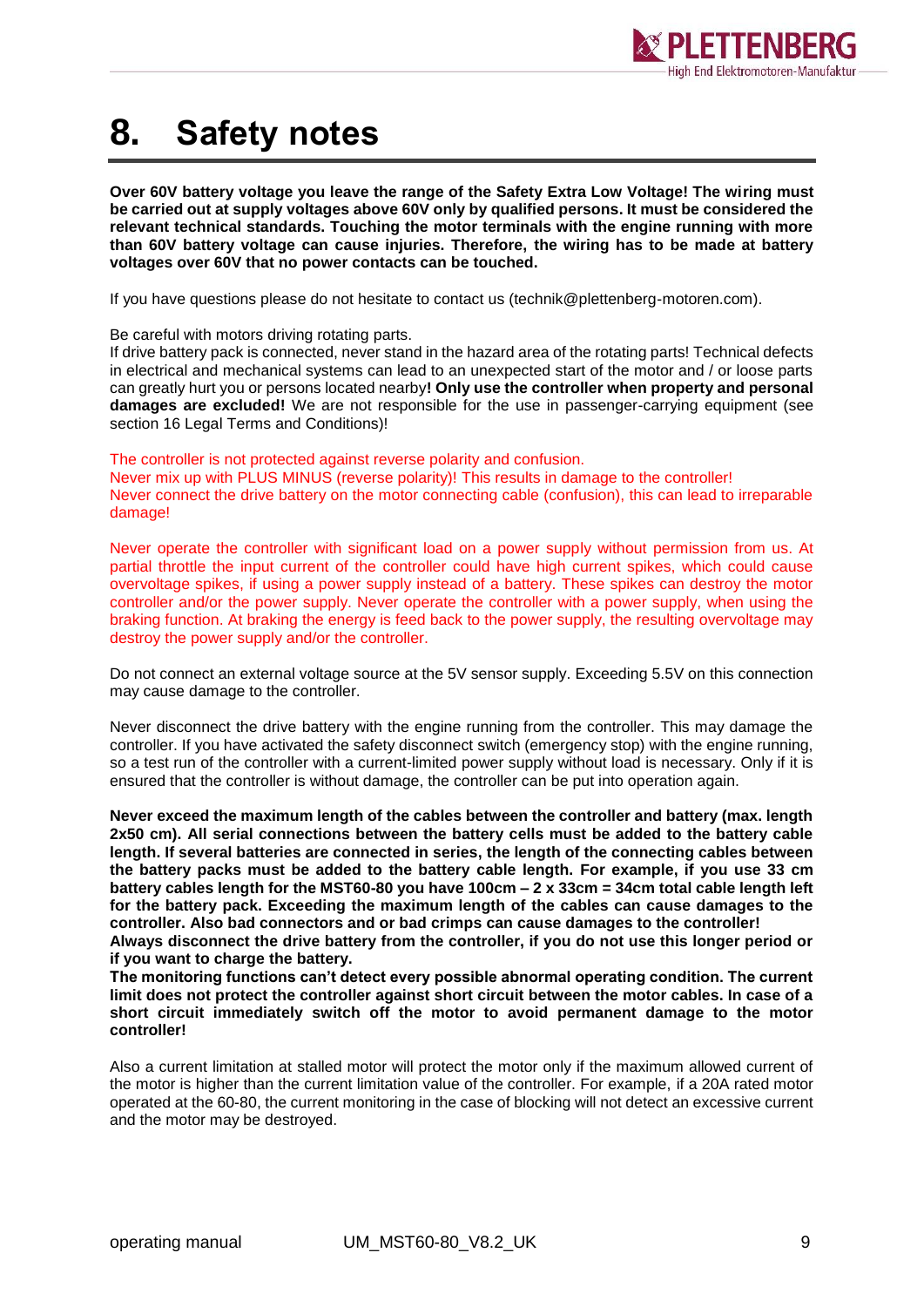

#### <span id="page-9-0"></span>**9. Initial operation of the drive system**

For the first test of the wiring of the drive system, we recommend to use a current limited power supply. A power supply with an output voltage of 12 V will do the job. Run the motor only without load. At the first time please use only low throttle, if the motor is running rough or only vibrates, put the throttle back to zero and disconnect the battery cables.

Please check in this case the connection between the controller and the motor. There exist only 6 combinations to connect the motor phases:

| <b>Controller Phase A</b> |               | Controller Phase B   Controller Phase C |
|---------------------------|---------------|-----------------------------------------|
| Motor Phase A             | Motor Phase B | Motor Phase C                           |
| Motor Phase B             | Motor Phase A | Motor Phase C                           |
| Motor Phase C             | Motor Phase A | Motor Phase B                           |
| Motor Phase A             | Motor Phase C | Motor Phase B                           |
| Motor Phase B             | Motor Phase C | Motor Phase A                           |
| Motor Phase C             | Motor Phase B | Motor Phase A                           |

After the MST controller is connected to the battery voltage the controller send on the RS232-Interface a small short instruction including the actual control parameters:

- \* Kommandoliste:
- \* 's' Serieller Sollwert
- \* 'p' Poti Sollwert
- \* 'i' Impuls Sollwert
- \* 'f' Forward \* 'r' Reverse
- 
- \* '0' Off Brake
- 
- $*$  'm'  $100\%$  PWM (max) \* '9' 90% PWM
- \* '8' 80% PWM
- \* '7' 70% PWM
- \* '6' 60% PWM
- \* '5' 50% PWM
- \* '4' 40% PWM
- 
- \* '3' 30% PWM
- \* '2' 20% PWM
- \* '1' 10% PWM
- $\star$  '+' +1% PWM
- $\star$  '-' -1% PWM
- \* 'g' +0.1% PWM
- \* 'l' -0.1% PWM
- \* 'w' write setup
- \* 'h' Help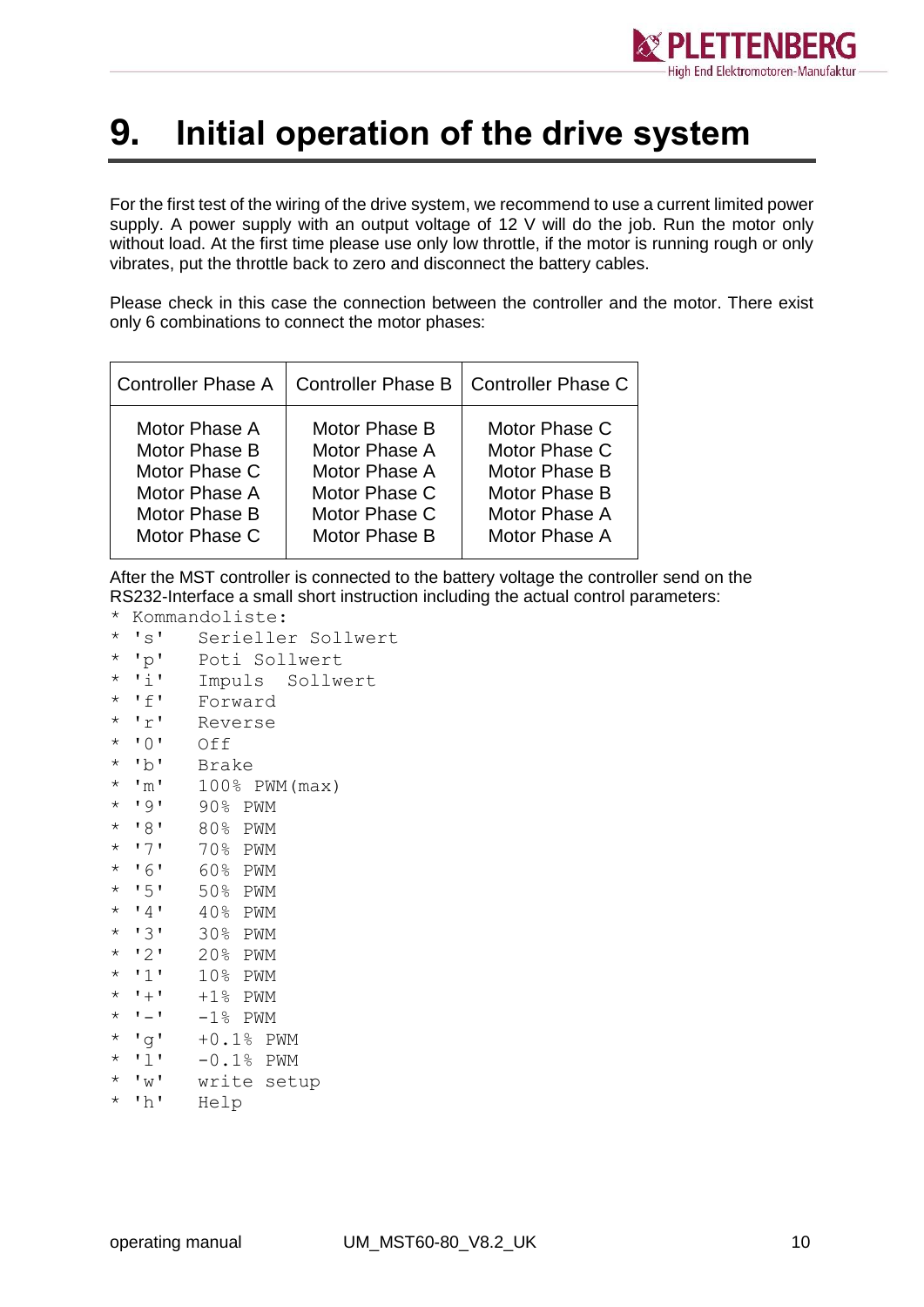

```
MST60-80
Input = Analog
AnalogStop/Start/Full/BrakeMax = 500mV/ 549mV/4499mV/4499mV
ImpulsStop/Start/Full = 1150µs/1200µs/1900µs
For. Throttle Inc/Dec = 328 / 328
For. Throttle Max/Min = 100\frac{8}{7} 3%
Rev. Throttle Inc/Dec = 66 / 328
Rev. Throttle Max/Min = 100\frac{8}{7} 3%
Brake Inc/Dec = 66 / 328Brake Max/Min = 100\frac{8}{7} 5%
Voltage Max/Min = 60.0V/ 10.0V
Phase/BatteryAmp Max = 120.0A/120.0A
Temp Max Motor/Power = 100°C / 110°C
Motor RPM Limit = 240000Motor Polepairs = 1
```
#### <span id="page-10-0"></span>**10. LED indicator functions**

| LED continuous light   | : No error                                          |
|------------------------|-----------------------------------------------------|
| LED 1x Blinking        | : Error 0x0001 under voltage                        |
| LED 2x Blinking        | : Error 0x0002 over voltage                         |
| LED 3x Blinking        | : Error 0x0004 over current                         |
| LED 4x Blinking        | : Error 0x0008 over temperature controller          |
| LED 5x Blinking        | : Error 0x0010 over temperature motor               |
| LED 6x Blinking        | : Error 0x0020 Motor blocked                        |
| <b>LED 7x Blinking</b> | : Error 0x0040 Sensor error                         |
| LED 9x Blinking        | : Error 0x0100 Error Analog input(voltage too high) |
| LED 10x Blinking       | : Error 0x0200 Error Impulse width                  |

If more than one Error has happened the Error codes are added. For example if Error 0x0040 Sensor error and Error 0x0010 over temperature motor happen the controller shows Error 0x0050.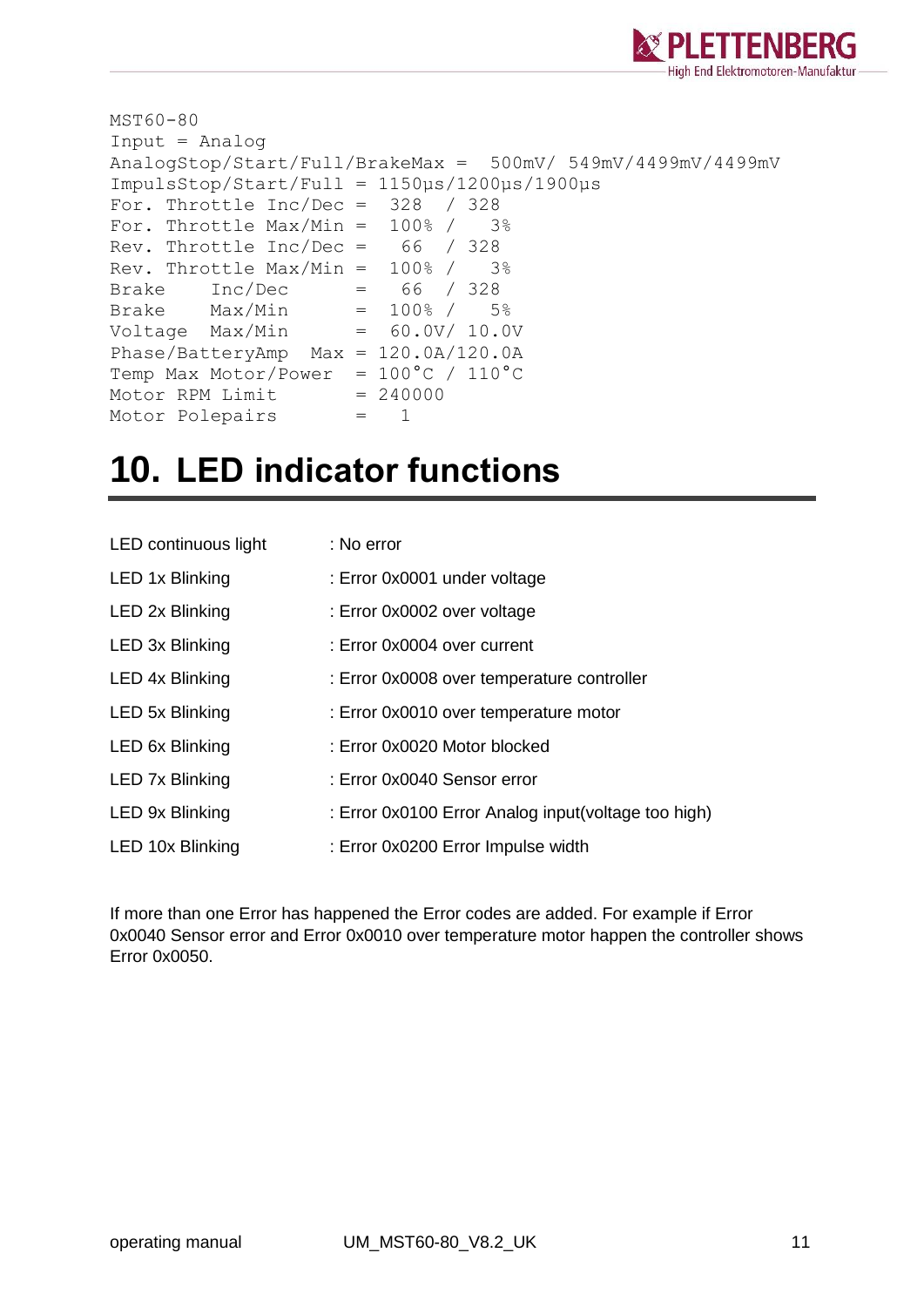

## <span id="page-11-0"></span>**11. Standard Setup Values**

| Input                   | $=$ Analog                                                 |  |  |
|-------------------------|------------------------------------------------------------|--|--|
|                         | AnalogStop/Start/Full/BrakeMax = 500mV/549mV/4499mV/4499mV |  |  |
| Impuls Stop/Start/Full  | $= 1150 \mu s / 1200 \mu s / 1900 \mu s$                   |  |  |
| Throttle Expo For+Rev   | $= 0\%$                                                    |  |  |
| For. Throttle Inc/Dec   | $= 328 / 328$                                              |  |  |
| For. Throttle Max/Min   | $= 100\% / 3\%$                                            |  |  |
| Rev. Throttle Inc/Dec   | $= 66 / 328$                                               |  |  |
| Rev. Throttle Max/Min   | $= 100\% / 5\%$                                            |  |  |
| <b>Brake</b><br>Inc/Dec | $= 66 / 328$                                               |  |  |
| Max/Min<br>Brake        | $= 100\% / 5\%$                                            |  |  |
| Voltage Max/Min         | $= 60.0 V/ 10.0 V$                                         |  |  |
| Phase/BatteryAmp Max    | $= 120.0A/120.0A$                                          |  |  |
| Temp Max Motor/Power    | $= 100^{\circ}C / 110^{\circ}C$                            |  |  |
| <b>Motor RPM Limit</b>  | $= 240000$                                                 |  |  |
| <b>Motor Polepairs</b>  | - 1<br>$=$                                                 |  |  |

### <span id="page-11-1"></span>**12. RS232-Interface-Parameters**

115kbaud 8 Datenbits, no parity, 1 Stopbit.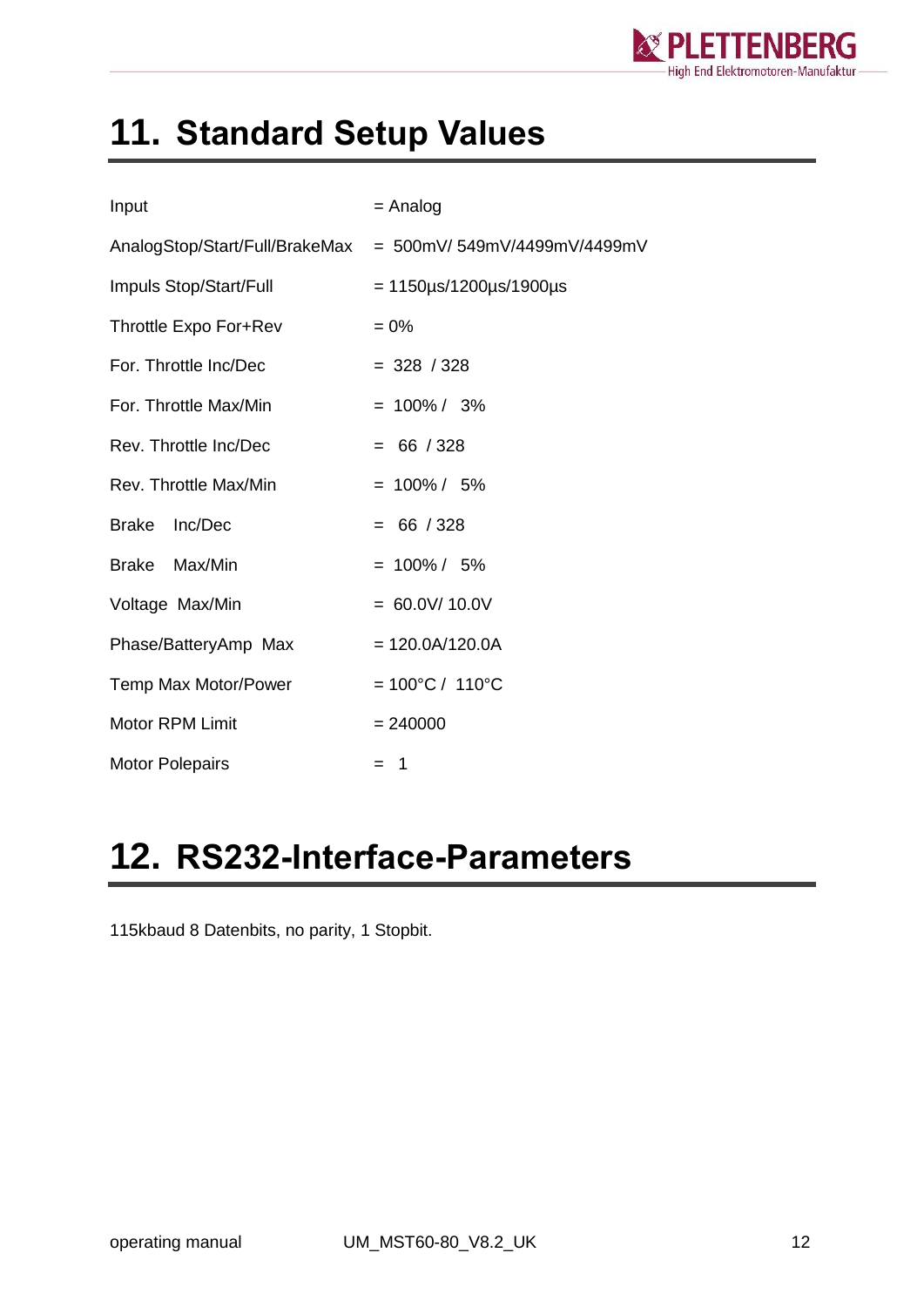

### <span id="page-12-0"></span>**13. RS232-Interface-Protocol-Description**

Data on the RS232 interface in analog mode:

T=3.649V, a=0.000V, PWM= 787, U= 34.9V, I= 3.7A, RPM=  $1482$ , con=  $28^{\circ}$ C, mot=  $26^{\circ}$ C T=4.964V, a=0.000V, PWM=1000, U= 35.0V, I= 4.0A, RPM=  $1896$ , con=  $28^{\circ}$ C, mot=  $26^{\circ}$ C ..T" means Throttle input, the big letter shows that it is active.

"a" means Aux input (Brake), the small letter shows that the brake is inactive at the moment as the throttle input has priority over the brake input.

"U" is the Input voltage

"I" is the Phase current (no average function and no synchronization with the commutation)

"RPM" is the motor speed in rpm

"con" is the controller temperature (power stage)

..mot" is the motor temperature

If the brake is active the "a" change to "A" and the "T" changes to "t":

t=0.000V, A=2.501V, PWM= 500, U= 35.0V, I= 0.0A, RPM= 0, con=  $28^{\circ}$ C, mot=  $26^{\circ}$ C

The Data on the RS232 interface in serial mode:

S=3.649V,a=0.000V,PWM= 787,U= 34.9V,I= 3.7A,RPM= 1482,con= 28°C,mot= 26°C

..S" shows that the serial control mode is active.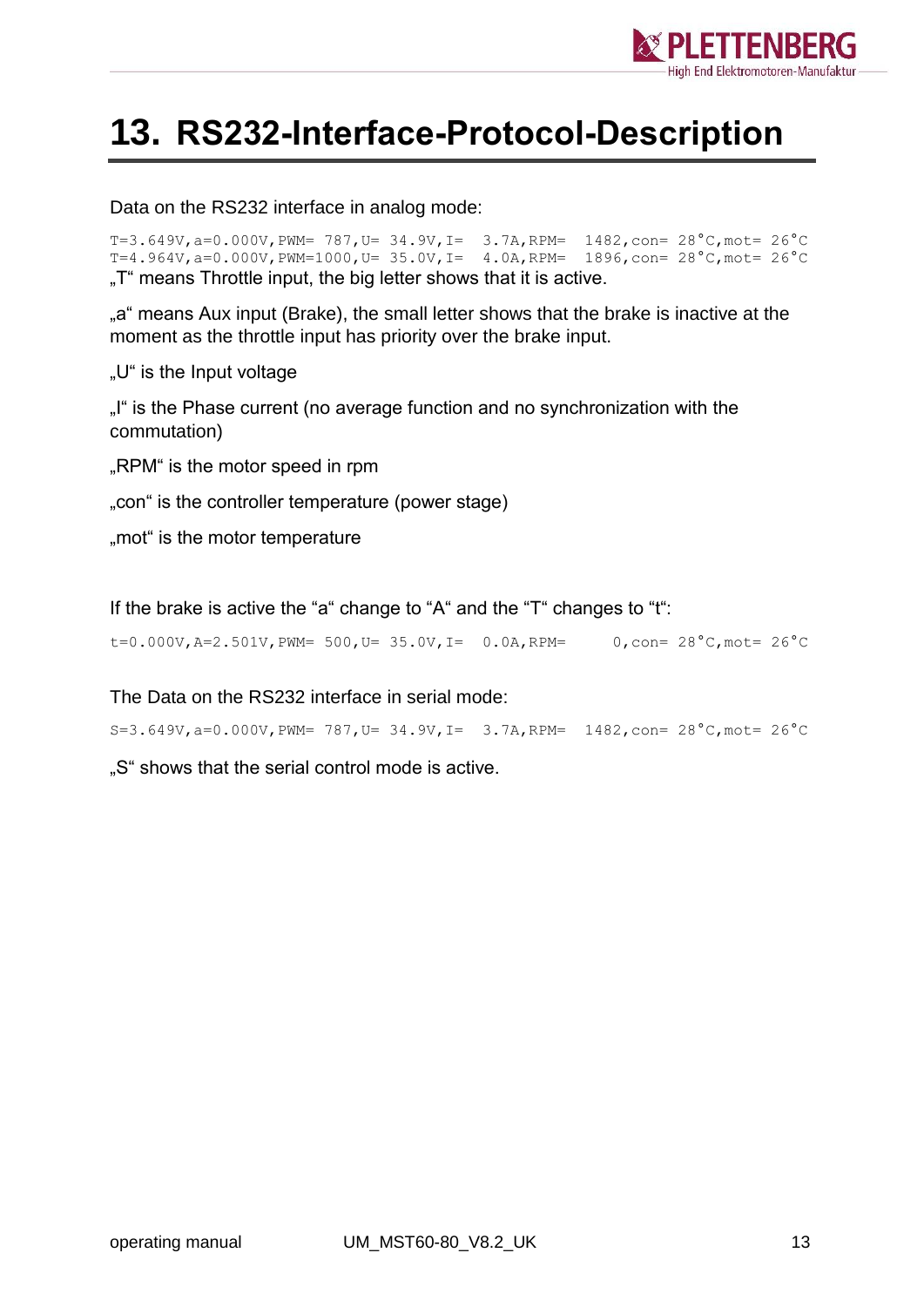

### <span id="page-13-0"></span>**14. RS232-Interface-Commands**

#### <span id="page-13-1"></span>**1 Byte Commands**

- "s": switch to serial RS232 Input(lost after power down)
- "p": switch to analog input(Poti, lost after power down)
- "i" : switch to impulse input(compatible with model radio control, lost after power down)
- "f": forward
- "r": reverse
- "0": Motor off
- "b": Brake
- "m": 100% PWM(maximum)
- "9": 90% PWM
- "8": 80% PWM
- "7": 70% PWM
- "6": 60% PWM
- "5": 50% PWM
- "4": 40% PWM
- "3": 30% PWM
- "2": 20% PWM
- "1": 10% PWM
- "+": +1% PWM
- "-": -1% PWM
- "g": +0,1% PWM(V2 or higher)
- "l": -0,1% PWM(V2 or higher)
- "t" : activate 2s Timeout at the serial Interface(V2 or higher)
- "h": help
- "a": switch to adjust Mode
- "e": exit adjust Mode

#### <span id="page-13-2"></span>**2 Byte Commands (only in Adjust Mode)**

- "sd": set default
- "sp": show parameter
- "wp": write parms
- "se": show the last 8 errors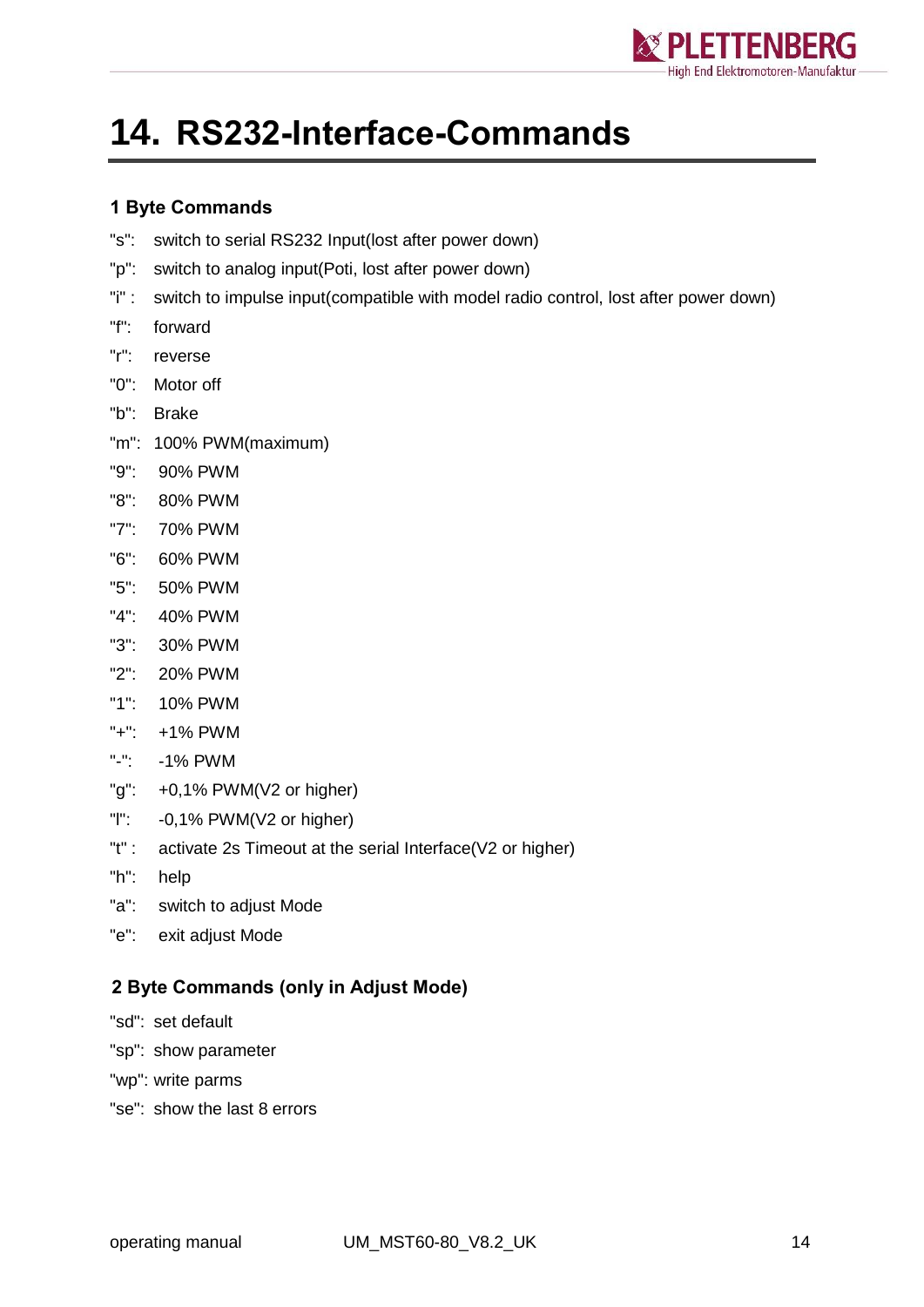

#### <span id="page-14-0"></span>**5 Byte Commands (only in Adjust Mode)**

| $"rp"$ :    | RPM limit[1000RPM] "rp009" = 9000U/min, "rp100" = 100000U/min                        |
|-------------|--------------------------------------------------------------------------------------|
| $"$ c $"$ : | current limit[A] " $cl100" = 100A$                                                   |
| "il":       | input current limit[A] " $c1100$ " = 100A(V5 or higher)                              |
| "uv":       | under voltage [V] "uv020" = $20V$                                                    |
| "ov":       | over voltage[V] " $ov100$ " = 100V                                                   |
| "mt":       | motor temperature limit $[°C]$ "mt100" = 100 $°C$ (V3 or higher)                     |
| $"ct"$ :    | controller temperature limit $[^{\circ}C]$ "ct080" = 80 $^{\circ}C$ (V3 or higher)   |
| "te":       | throttle expo curve in % "te000" = linear "te100" = 100% expo( $\sqrt{8}$ or higher) |
| "ti":       | throttle increase forward "ti001" = +1count/ms "ti010" = +10count/ms                 |
| "td":       | throttle decrease forward "td001" = -1 count/ms "td010" = -10 count/ms               |
| "tl":       | throttle limit forward in % "tl100" = 100% "tl050" = 50%                             |
| $"tm"$ :    | throttle minimum forward in % "tm010" = $10\%$ "tm050" = $50\%$                      |
| $"$ ri":    | reverse throttle increase "ri001" = $+1$ count/ms "ri010" = $+10$ count/ms           |
| $"rd"$ :    | reverse throttle decrease "rd001" = $-1$ count/ms "rd010" = $-10$ count/ms           |
| $"r"$ :     | reverse throttle limit in % "rl100" = 100% "rl050" = 50%                             |
| $"rm$ :     | reverse throttle minimum in % " $rm 010" = 10\%$ " $rm 050" = 50\%$                  |
| "bi":       | brake increase "bi001" = $+1$ count/ms "bi010" = $+10$ count/ms                      |
| "bd":       | brake decrease "bd001" = $-1$ count/ms "bd010" = $-10$ count/ms                      |
| $"bl"$ :    | brake limit [%] "bl100" = 100% "bl050" = 50%                                         |
| " $bm$ ":   | brake minimum [ $\%$ ] "bm010" = 10% "bm050" = 50%                                   |
| "af":       | analog input full throttle voltage "af450" = $4.50V$                                 |
| "ah":       | analog input halt motor voltage "ah050" = $0.50V$                                    |
| "as":       | analog input start motor voltage "as060" = $0.60V$                                   |
| "ab":       | analog input full brake voltage "ab500" = $5.00V(V5$ or higher)                      |
| $"$ if":    | impulse input full throttle "if $200" = 2.0$ ms                                      |
| $"ih"$ :    | impulse input halt motor "ih100" = $1.0$ ms                                          |
| "is":       | impulse input start motor "is110" = $1.1$ ms                                         |

- "pp": motor pole pairs count "pp001" = 2-Poles
- "ot": output time RS232 [ms] "ot200" = 200ms ( minimum 7ms) (V4 or higher)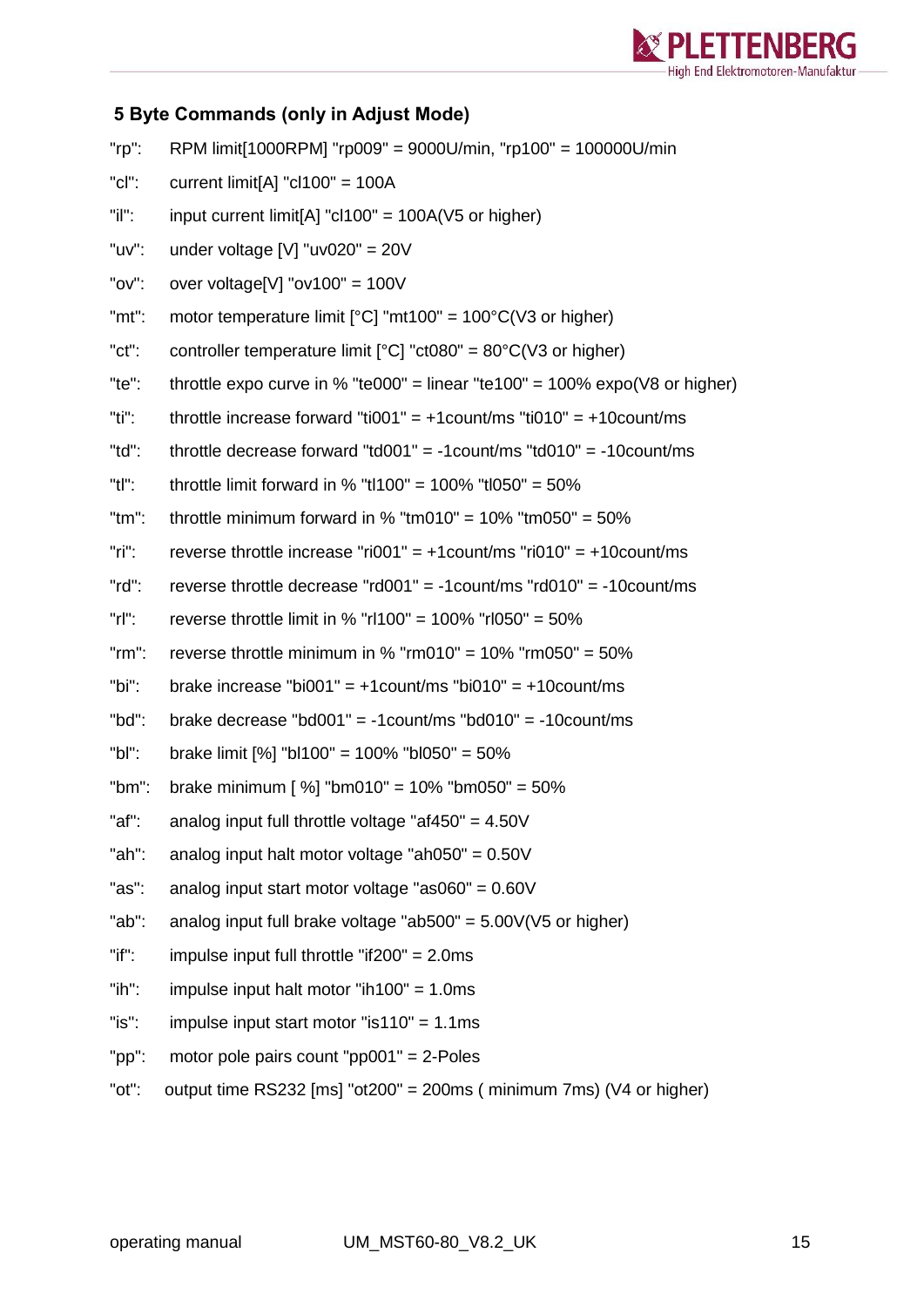

#### <span id="page-15-0"></span>**RS232 Command examples**

1. CR/LF is not necessary

2. After connecting the supply voltage to the MST60-80 controller the analog input is active by default. If you want to use the serial control input, you have to send "s" after the initialization of the controller.

Examples:

If you want to run the motor forward with 10% throttle PWM you send "1f".

If you want to increase the throttle PWM to 33% you send  $.3++-.$ 

If you want to increase to maximum throttle you send "m".

If you want to switch off the motor current you send a  $.0^{\circ}$ .

If you want to brake with 10% brake PWM you send a "1b".

If you want to increase the brake PWM to  $33\%$  you send  $.3***$ .

If you want to run the motor with  $8\%$  throttle PWM you send  $.1 - r$ .

If you want to change a parameter you have to switch the MST into the adjust mode by sending an "a". That is only possible if the motor does not run.

For example if you want to change the pole pair count to 10 pole pairs(20 pole motor) that the MST sending the shaft speed instead of the electrical speed on the RS232 interface send an "a" for adjust mode, after that you send "pp010" for 10 pole pairs and "e" for exit adjust mode. If you want to store the changed parameter, you have to leave the adjust mode by sending a "wp" instead of the "e".

## <span id="page-15-1"></span>**15. Sensor Phase Mapping**

|                     | Step1                    | Step2 | Step3 | Step4 | Step5 | Step6 | Error1 | Error <sub>2</sub> |
|---------------------|--------------------------|-------|-------|-------|-------|-------|--------|--------------------|
| Phase A(U)          |                          |       |       |       |       |       |        |                    |
| Phase B(V)          |                          |       |       |       |       |       |        |                    |
| Phase C(W)          | $\overline{\phantom{a}}$ |       |       |       |       |       |        |                    |
| Sensor A            |                          |       |       |       |       |       |        |                    |
| Sensor B            |                          |       |       |       |       |       |        |                    |
| Sensor <sub>C</sub> |                          |       |       |       |       |       |        |                    |

#### <span id="page-15-2"></span>**Commutation Sequence Forward**

#### <span id="page-15-3"></span>**Commutation Sequence Reverse**

|                     | Step1 | Step2 | Step3 | Step4 | Step5 | Step6 | Error1 | Error <sub>2</sub> |
|---------------------|-------|-------|-------|-------|-------|-------|--------|--------------------|
| Phase $A(U)$        | -     |       |       |       |       |       |        |                    |
| Phase $B(V)$        |       |       |       |       |       |       |        |                    |
| Phase C(W)          |       |       |       |       |       |       |        |                    |
| Sensor A            |       |       |       |       |       |       |        |                    |
| Sensor B            |       |       |       |       |       |       |        |                    |
| Sensor <sub>C</sub> |       |       |       |       |       |       |        |                    |

Z: high impedance, +:Plus, -:Minus, 1:>3V, 0:<2V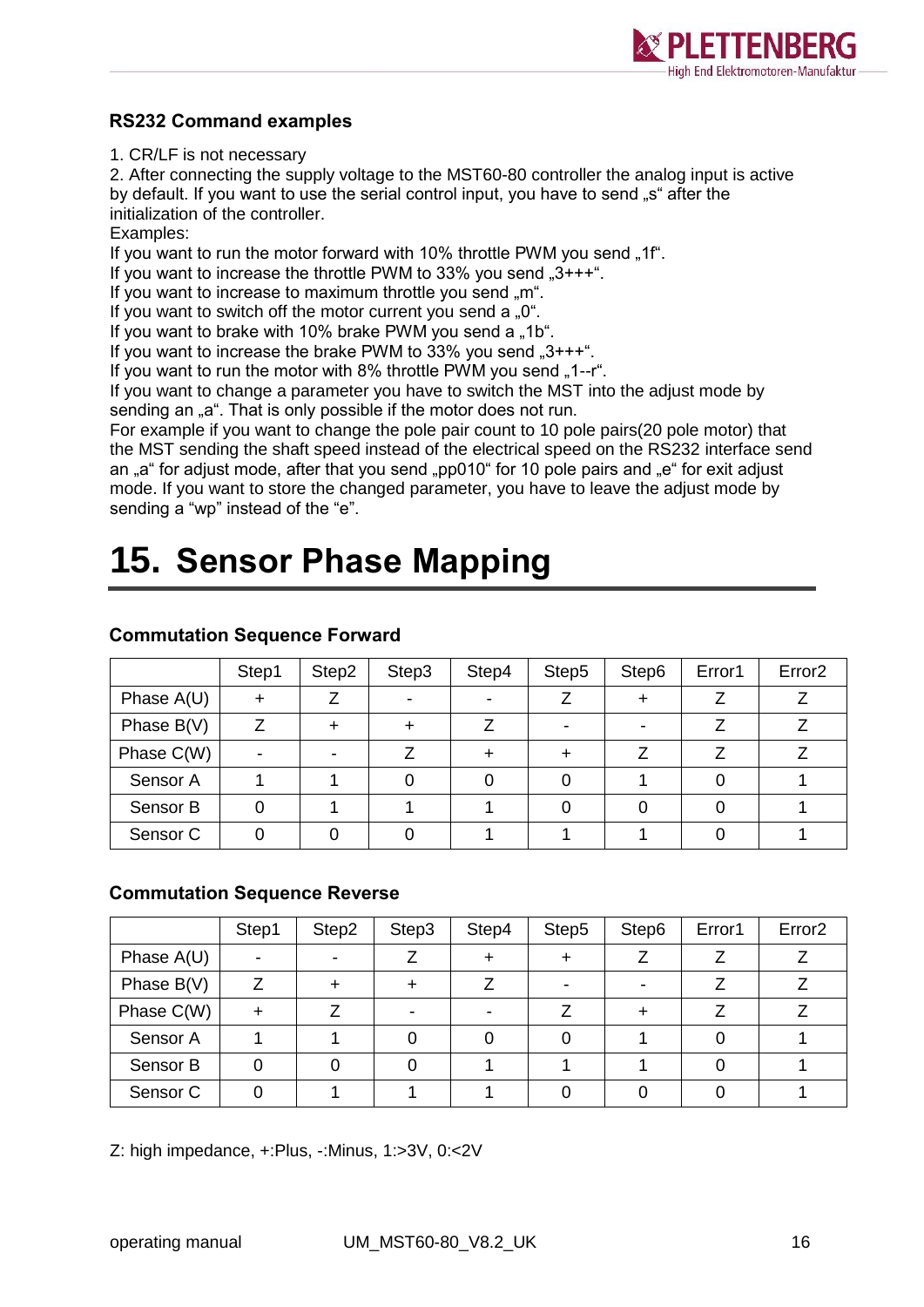

## <span id="page-16-0"></span>**16. Rechtliches**

Es wird keine Haftung übernommen für Sach- und Vermögensschäden, sowie Sach- und Vermögensfolgeschäden:

- durch unsachgemäße Handhabung.
- an sämtlichen Fluggeräten wie Ultraleichtflugzeugen, Drachen, Fallschirmen, Flugmodellen, Raketen, Drohnen, Hängegleitern und Gleitseglern oder deren Teilen, sowie Schäden durch Grounding von o.g. Fluggeräten .
- an fremden Luftfahrzeugen oder Luftfahrzeugteilen
- durch Anwendungen aller Art, die dem deutschen Kriegswaffengesetz unterliegen.

Generell ausgeschlossen sind Vermögens- und Vermögensfolgeschäden.

Die Steuerung wurde nicht den für Flugzeugen vorgeschriebenen Sicherheits- und Dauertests unterzogen. Es wird keinerlei Haftung übernommen für Personen- bzw. Sachschäden, Sachfolge- und Vermögensschäden, sowie Vermögensfolgeschäden beim und durch den Betrieb in manntragenden Fluggeräten!

Im Zweifel holen Sie bitte eine schriftliche Zustimmung für den Betrieb in Ihrer speziellen Anwendung ein.

Grundsätzlich gelten unsere Allgemeinen Geschäftsbedingungen.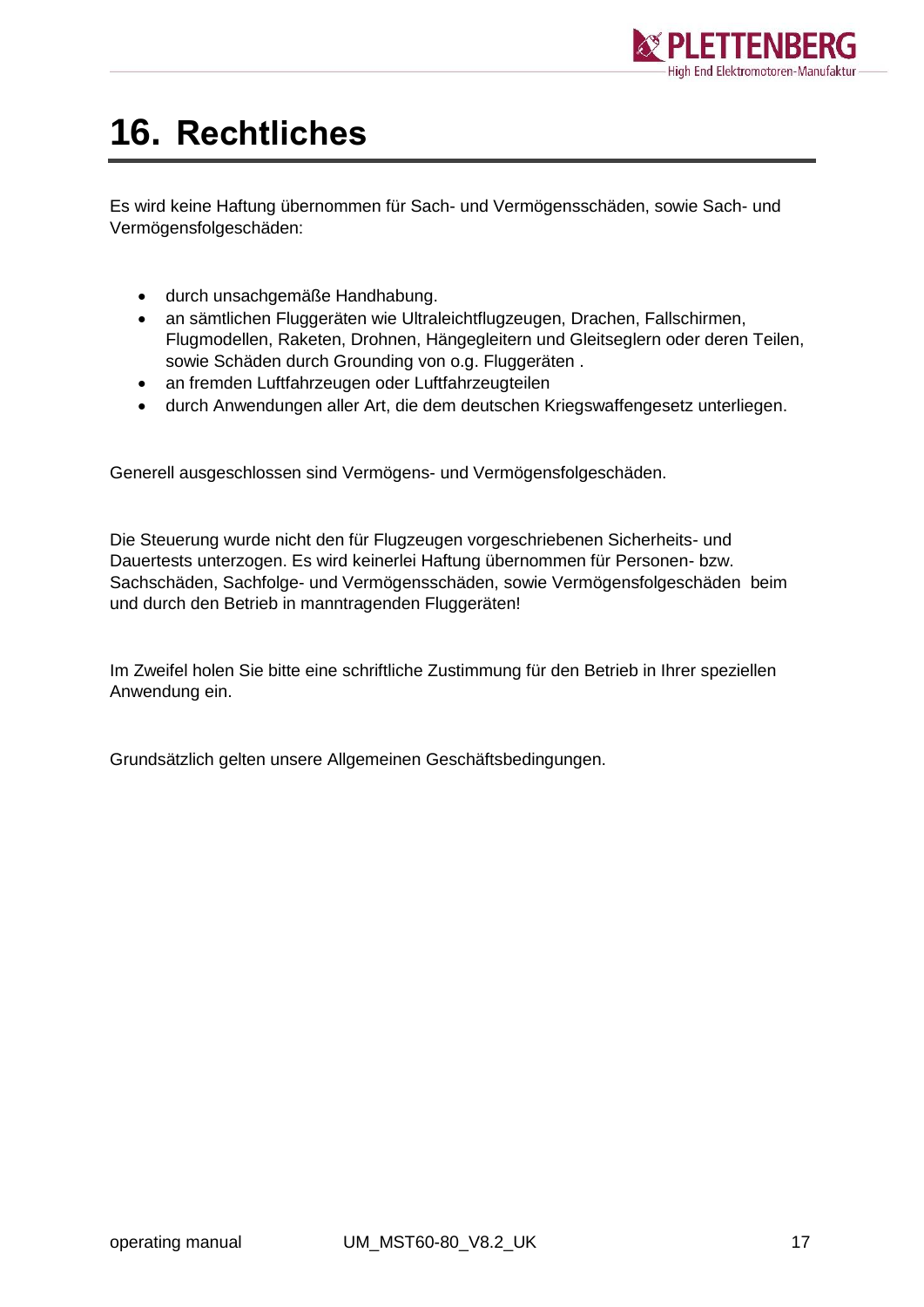

### <span id="page-17-0"></span>**17. Disposal**



A controller with exceeded service life is electronic scrap. E-scrap consists on the one hand of valuable materials which can be recovered as secondary raw materials and, on the other hand, it contains environmentally hazardous substances.

Information regarding optimum material recycling is available from commercial waste disposal companies.

### <span id="page-17-1"></span>**18. Service / Contact**

Should, despite proper handling and sufficient care, problems should still occur or the motor controller will be damaged, then please send the controller back to our address stating the problem, defect or damage.

#### **Plettenberg Elektromotoren GmbH & Co. KG** Rostocker Straße 30 34225 Baunatal – Großenritte Telefon: +49 (0) 56 01 / 97 96-0 Fax: +49 (0) 56 01 / 97 96-11 Internet: www.Plettenberg-Motoren.com E-Mail: [Info@Plettenberg-Motoren.com](mailto:Info@Plettenberg-Motoren.com)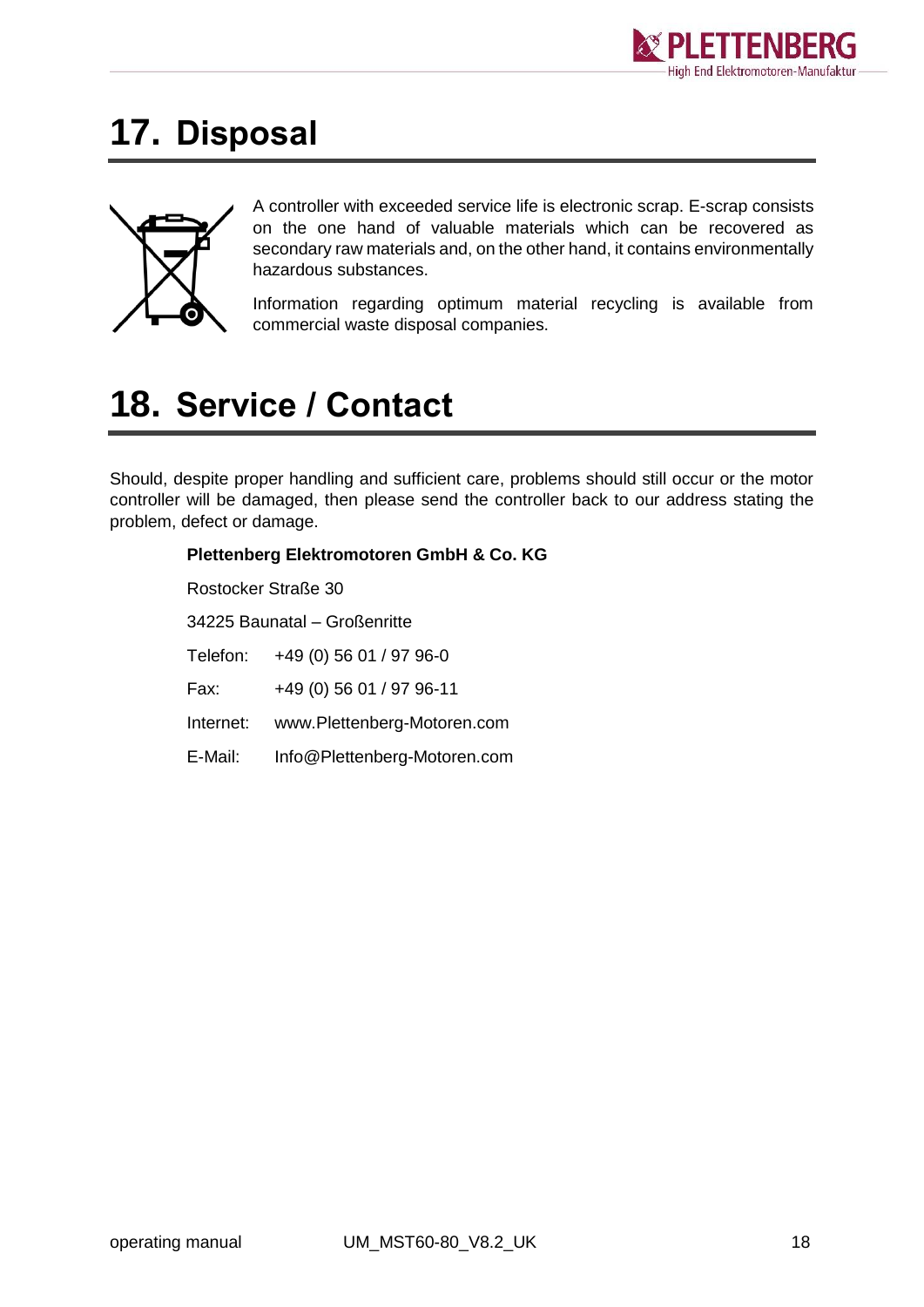

 $C \in$ 

### <span id="page-18-0"></span>**19. EU-Declaration of Conformity**

In the sense of the EU Directives

- **EMC Directive 2014/30/EU Appendix IV**
- **Low Voltage Directive 2014/35/EU Appendix IV**
- **RoHS Directive 2011/65/EU Appendix II**

#### **Plettenberg Elektromotoren GmbH & Co. KG**

Rostocker Straße 30 34225 Baunatal – Großenritte

hereby declares, as the manufacturer, that the articles and objects described below comply with the provisions of the relevant community harmonisation legislation referred to above.

| Gerätetyp  |             |  |  |  |  |
|------------|-------------|--|--|--|--|
| MST 60/80  | MST 80/350  |  |  |  |  |
| MST 60/130 | MST 140/200 |  |  |  |  |
| MST 60/260 | MST 400/133 |  |  |  |  |
| MST 60/290 | MST 400/200 |  |  |  |  |
| MST 80/240 |             |  |  |  |  |

| Interference emission    | <b>EMC Directive Article 6 Appendix I.1.a</b>                                                                                                                                                                                                                    |  |  |  |
|--------------------------|------------------------------------------------------------------------------------------------------------------------------------------------------------------------------------------------------------------------------------------------------------------|--|--|--|
| DIN EN 61000-6-3:2011-09 | Electromagnetic Compatibility (EMC)- Part 6-3:<br>Generic standards - Interference emission for residential areas,<br>business and commercial areas as well as small businesses<br>(IEC 61000-6-3:2006 + A1:2010); German Edition<br>EN 61000-6-3:2007 + A1:2011 |  |  |  |
| Interference immunity    | <b>EMC Directive Article 6 Appendix I.1.b</b>                                                                                                                                                                                                                    |  |  |  |
| DIN EN 61000-6-1:2007-10 | Electromagnetic Compatibility (EMC)- Part 6-1:<br>Generic standards - Immunity for residential environments,<br>business and commercial areas as well as small businesses<br>(IEC 61000-6-1:2005);                                                               |  |  |  |
| Device safety            |                                                                                                                                                                                                                                                                  |  |  |  |
| DIN EN 60335-1:2012-10   | Household and similar electrical appliances - Safety - Part 1:<br>General requirements<br>(IEC 60335-1:2010, modified);                                                                                                                                          |  |  |  |
| DIN EN ISO 12100:2010    | General principles for design - Risk assessment and risk mitigation<br>ISO 12100:2010 (): German Edition EN ISO 12100                                                                                                                                            |  |  |  |